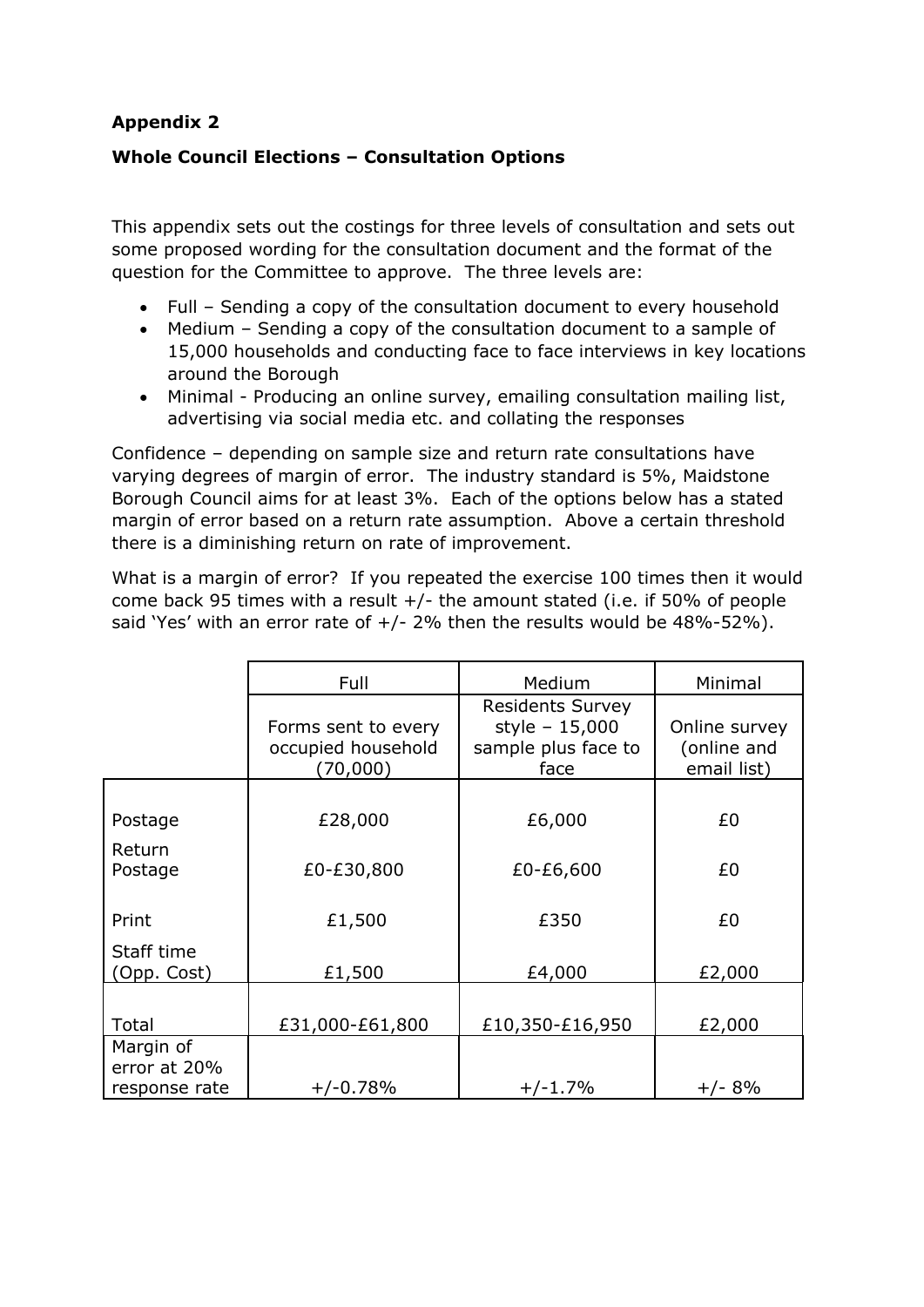# **Consultation on method of elections for Maidstone Borough Council**

Maidstone Borough Council are consulting on how often we should vote for our councillors. We are interested in your views on whether we should change to 'whole' council elections every four years or retain the existing system of election 'by thirds'. This page gives background information and the reasons for both electoral cycles to help give you an informed view on the issue.

The consultation closes on xx xx

## Our Council

Maidstone Borough Council (MBC) consists of 55 Councillors who are elected by voters in 26 Wards. The Councillors represent residents and make decisions on the running of MBC.

MBC provides numerous services including waste collection, development planning, housing, parking, benefits, culture and leisure (including the museum, parks and open spaces), licensing, environmental health, building control and others.

#### Current Electoral Cycle – election 'by thirds'

Currently the Council holds elections 'by thirds' meaning that in 3 years out of 4 one third of seats are up for election.

#### Whole Council Elections

Under the Local Government and Public Involvement Health Act 2007, the Council has the power to change its electoral arrangements to 'whole council elections' which would mean that all seats on the Council would be elected at the same time, once every four years.

Please note that the elections for the County Council, UK Parliament and the European Parliament will not be affected by any future change in Maidstone Borough Council's electoral cycle.

## **Reasons to keep elections 'by thirds'**

- A regular turnover of Council members.
- Decisions are being made annually rather than every 4 years which means voters are able to react sooner to local circumstances, thereby providing more immediate political accountability.
- Maintaining the current system may encourage people to vote by getting them into the habit of voting regularly.

## **Reasons to change to whole council elections**

- When a Council has a 4 year mandate it can adopt a long term strategic approach to policy and decision making with less focus on yearly election campaigning.
- The results from whole council elections are simpler and more easily understood by the electorate. This may increase turnout at local elections.